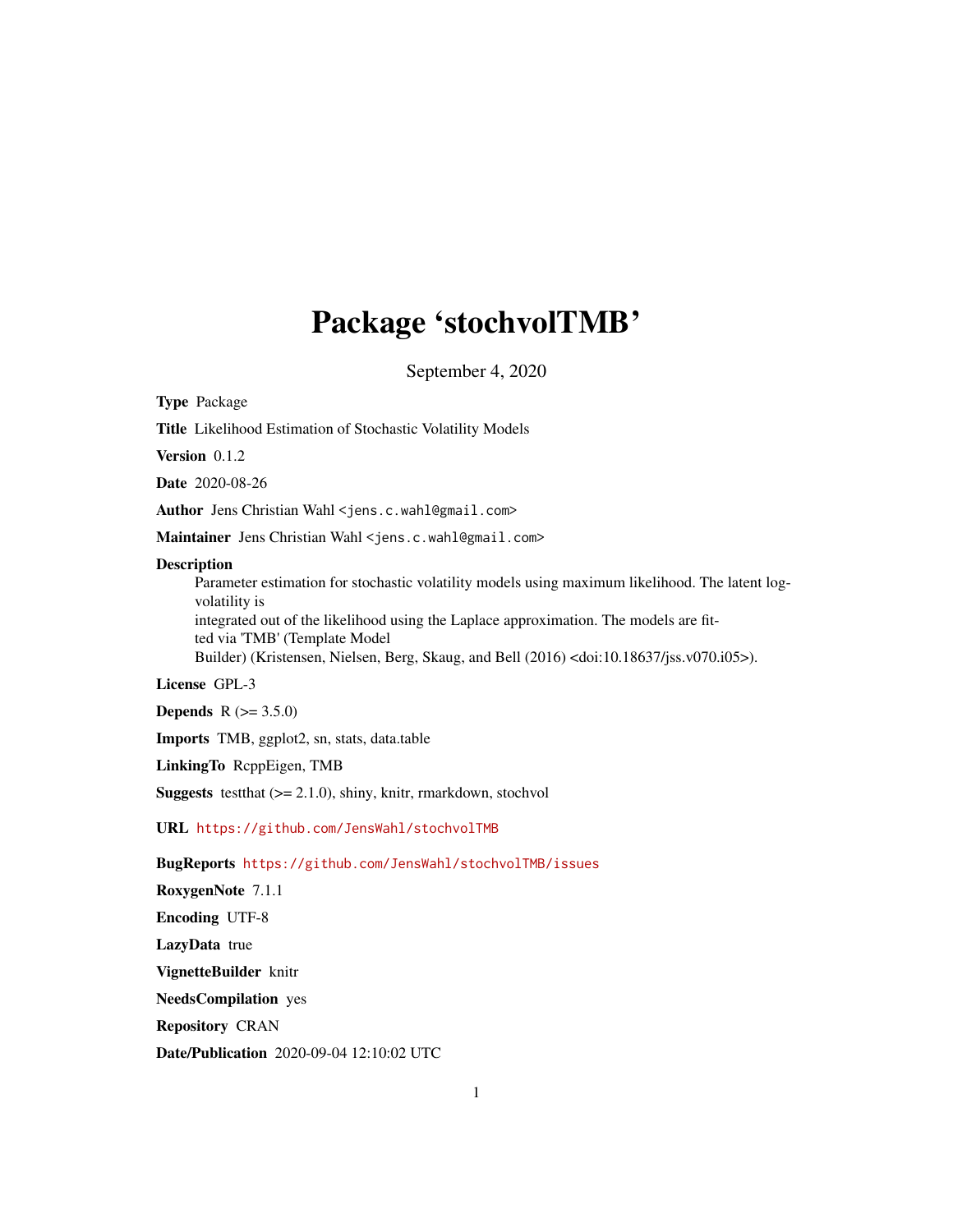## <span id="page-1-0"></span>R topics documented:

| Index | $\overline{7}$ |
|-------|----------------|

demo *Run shiny demo*

#### Description

Run shiny demo

#### Usage

demo()

<span id="page-1-1"></span>estimate\_parameters *Estimate parameters for the stochastic volatility model*

#### Description

Estimate parameters of a stochastic volatility model with a latent log-volatility following an autoregressive process of order one with normally distributed noise. The following distributions are implemented for the observed process:

- Gaussian distribution
- t-distribution
- Leverage: Gaussian distribution with leverage where the noise of the latent process is correlated with the observational distribution
- Skew gaussian distribution

The parameters is estimated by minimizing the negative log-likelihood (nll) and the latent logvolatility is integrated out by applying the Laplace approximation.

#### Usage

```
estimate_parameters(data, model = "gaussian", opt.control = NULL, ...)
```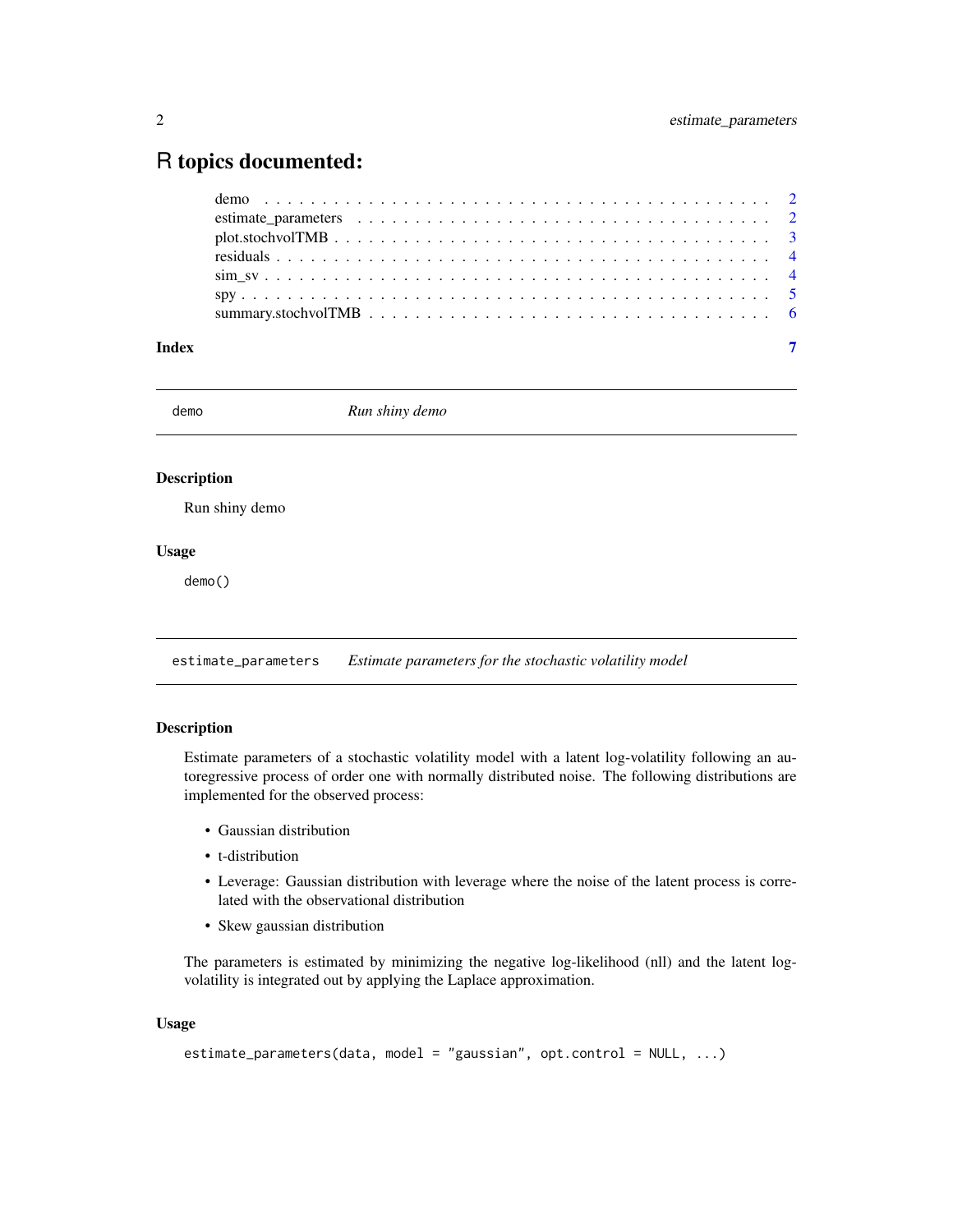#### <span id="page-2-0"></span>plot.stochvolTMB 3

#### Arguments

| data        | A vector of observations.                                                                                        |
|-------------|------------------------------------------------------------------------------------------------------------------|
| model       | A character specifying the model. Must be one of the following: "gaussian", "t",<br>"leverage", "skew gaussian". |
| opt.control | An optional list of parameters for niminb.                                                                       |
| $\cdots$    | additional arguments passed to MakeADFun.                                                                        |

#### Value

Object of class stochvolTMB

#### Examples

```
# load data
data("spy")
# estimate parameters
opt <- estimate_parameters(spy$log_return, model = "gaussian")
# get parameter estimates with standard error
estimates <- summary(opt)
# plot estimated volatility with 95 % confidence interval
plot(opt, include_ci = TRUE)
```
plot.stochvolTMB *Plot estimated latent volatility process*

#### Description

Displays the estimated latent volatility process over time.

#### Usage

```
## S3 method for class 'stochvolTMB'
plot(x, ..., include_ci = TRUE, plot_log = TRUE, dates = NULL)
```
#### Arguments

|                         | A stochvolTMB object returned form estimate parameters.                                                     |
|-------------------------|-------------------------------------------------------------------------------------------------------------|
| $\cdot$ $\cdot$ $\cdot$ | Currently not used.                                                                                         |
| include_ci              | logical value indicating if volatility should be plotted with approximately 95 $\%$<br>confidence interval. |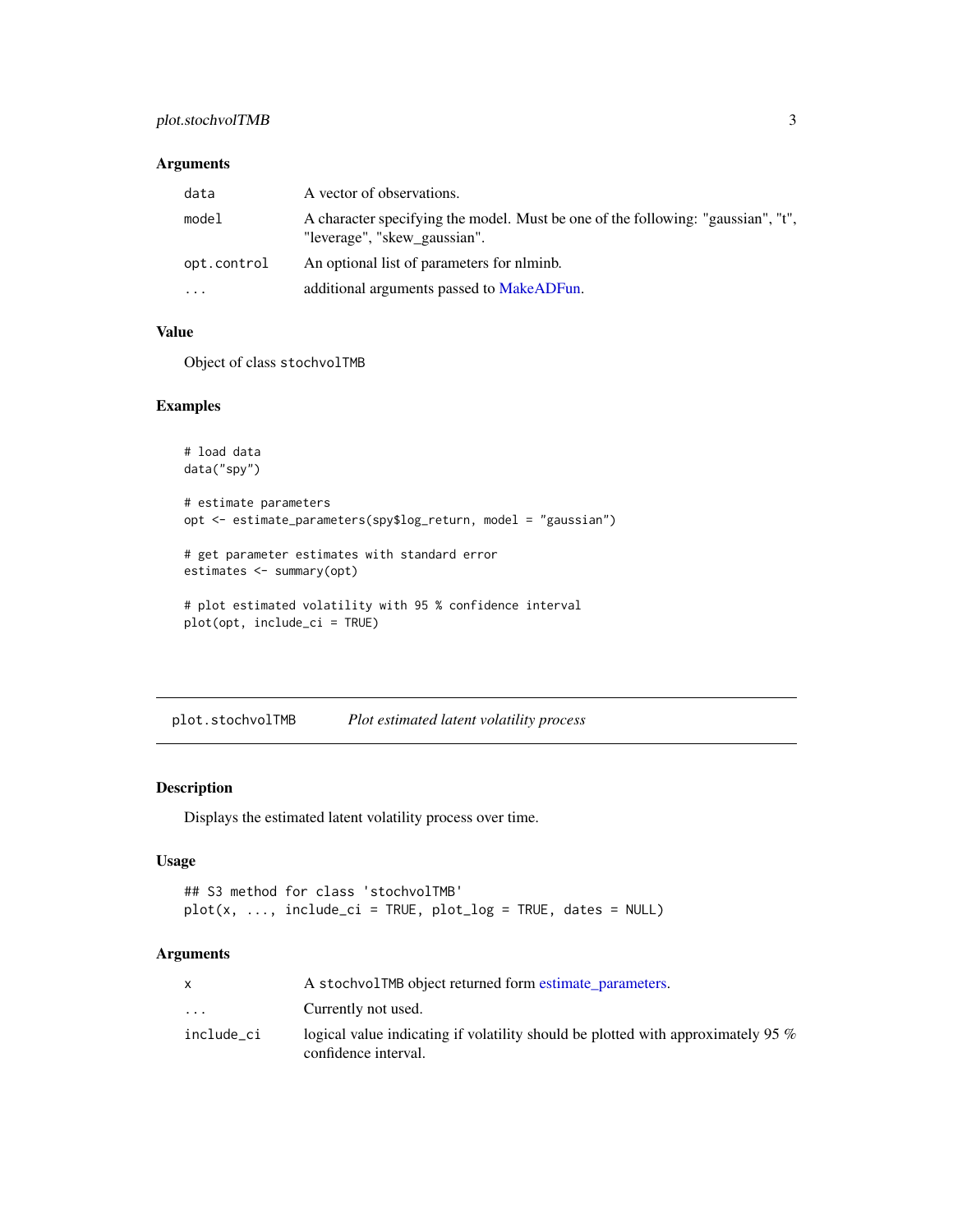<span id="page-3-0"></span>

| plot_log | logical value indicating if the estimated should be plotted on log or original                                                                                       |
|----------|----------------------------------------------------------------------------------------------------------------------------------------------------------------------|
|          | scale. If $plot\_log = TRUE$ the process h is plotted. If $plot\_log = FALSE$ 100                                                                                    |
|          | sigma_y $\exp(h/2)$ is plotted.                                                                                                                                      |
| dates    | vector of length ncol(x\$nobs), providing optional dates for labeling the x-axis.<br>The default value is NULL; in this case, the axis will be labeled with numbers. |

#### Value

ggplot object with plot of estimated estimated volatility.

| residuals | Calculate one-step-ahead (OSA) residuals for stochastic volatility |
|-----------|--------------------------------------------------------------------|
|           | model.                                                             |

#### **Description**

Calculate one-step-ahead (OSA) residuals for stochastic volatility model.

#### Usage

residuals(object)

#### Arguments

object A stochvolTMB object.

#### Value

vector of one-step-ahead residuals of length T, where T is the number of observations.

sim\_sv *Simulate data from the stochastic volatility model*

#### **Description**

sim\_sv simulate observations from a stochastic volatility model.

This function draws the initial log-volatility from its stationary distribution, meaning that  $h_0$ is drawn from a gaussian distribution with mean zero and standard deviation sigma\_h / sqrt(1 -phi^2). h\_{t+1} is then simulated from its conditional distribution given h\_t, which is N(phi\*h\_t, sigma\_h). Log-returns  $(y_t t)$  is simulated from its conditional distribution given the latent process h. If model = "gaussian", then y\_t given h\_t is gaussian with mean zero and standard deviation equal to sigma\_y\*exp(h\_t / 2). Heavy tail returns can be obtained by simulating from the t-distribution by setting model  $=$  "t". How heavy of a tail is specified by the degree of freedom parameter df. Asymmetric returns is obtained from the "skew\_gaussian" model. How asymmetric is governed by the skewness parameter alpha. The so called leverage model, where we allow for correlation between log-returns and volatility can be simulated by setting model to "leverage" and specifying the correlation parameter rho.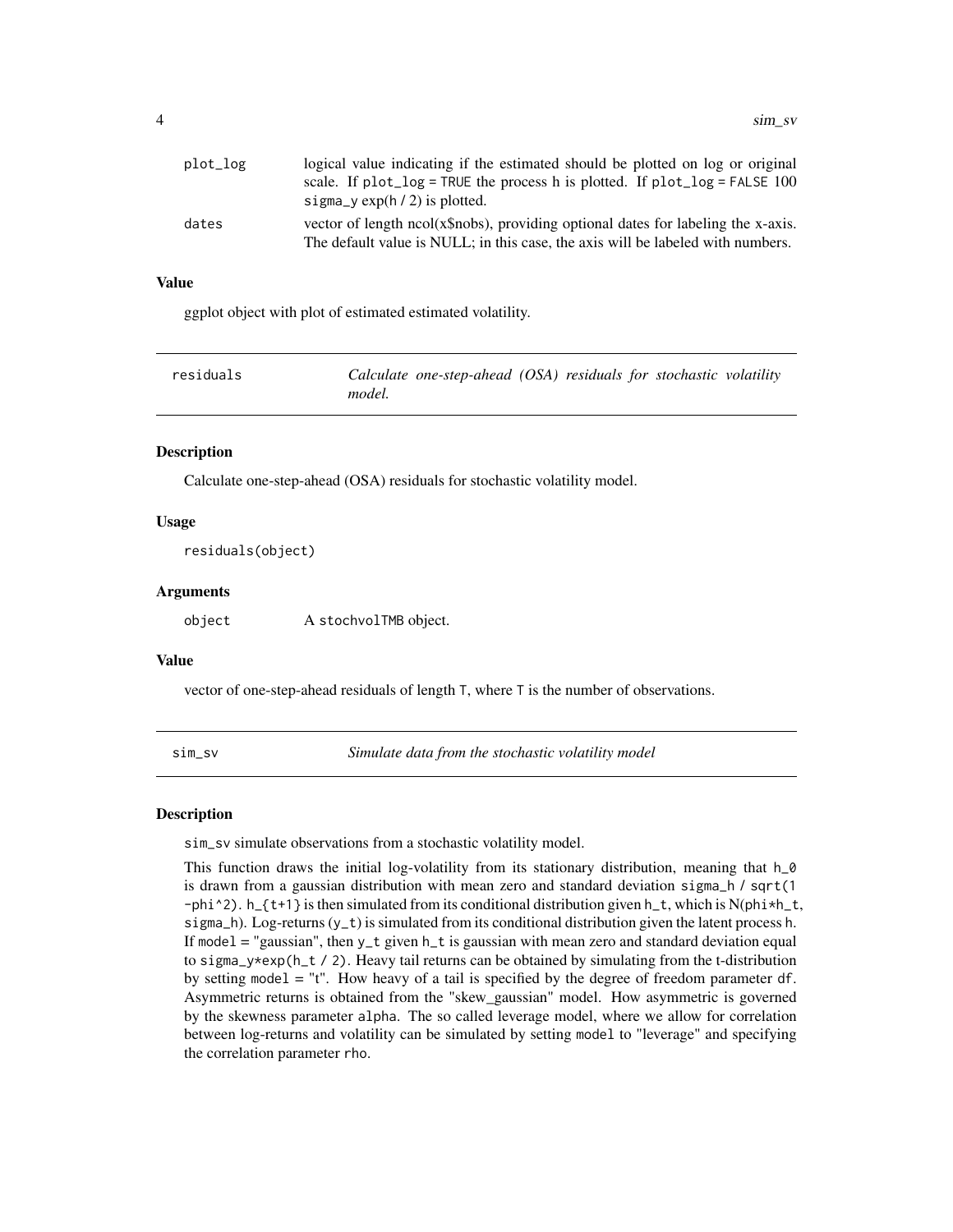<span id="page-4-0"></span> $s$ py 5

### Usage

```
sim_sv(
 param = list(phi = 0.9, sigma_y = 0.4, sigma_h = 0.2, df = 4, alpha = -2, rho = -0.7),nobs = 1000,seed = NULL,
 model = "gaussian"
)
```
#### Arguments

| param | List of parameters. This includes the standard deviation of the observations,<br>sigma y, the standard deviation of the latent volatility process, sigma h, the<br>persistence parameter phi. If model $=$ "t", the degree of freedom df must be<br>specified. If model $=$ "skew_gaussian", the skewness parameter alpha must be<br>specified and if model $=$ "leverage", the correlation rho between the latent error |
|-------|--------------------------------------------------------------------------------------------------------------------------------------------------------------------------------------------------------------------------------------------------------------------------------------------------------------------------------------------------------------------------------------------------------------------------|
|       | term and the observational error has to be specified.                                                                                                                                                                                                                                                                                                                                                                    |
| nobs  | Length of time series.                                                                                                                                                                                                                                                                                                                                                                                                   |
| seed  | Seed to reproduce simulation.                                                                                                                                                                                                                                                                                                                                                                                            |
| model | Distribution of error term.                                                                                                                                                                                                                                                                                                                                                                                              |
|       |                                                                                                                                                                                                                                                                                                                                                                                                                          |

#### Value

data.table with columns y (observations) and h (latent log-volatility).

| ×           |              |
|-------------|--------------|
| I<br>$\sim$ | I<br>×<br>۰. |

y *Daily closing prices for the S&P500 from 2005 to 2018.* 

#### Description

A dataset containing the prices and log-returns of the S&P500 from 2005 to 2018

#### Usage

spy

#### Format

A data frame with 3522 rows and 3 variables:

date date

price price, in US dollars

log\_return logarithmic return ...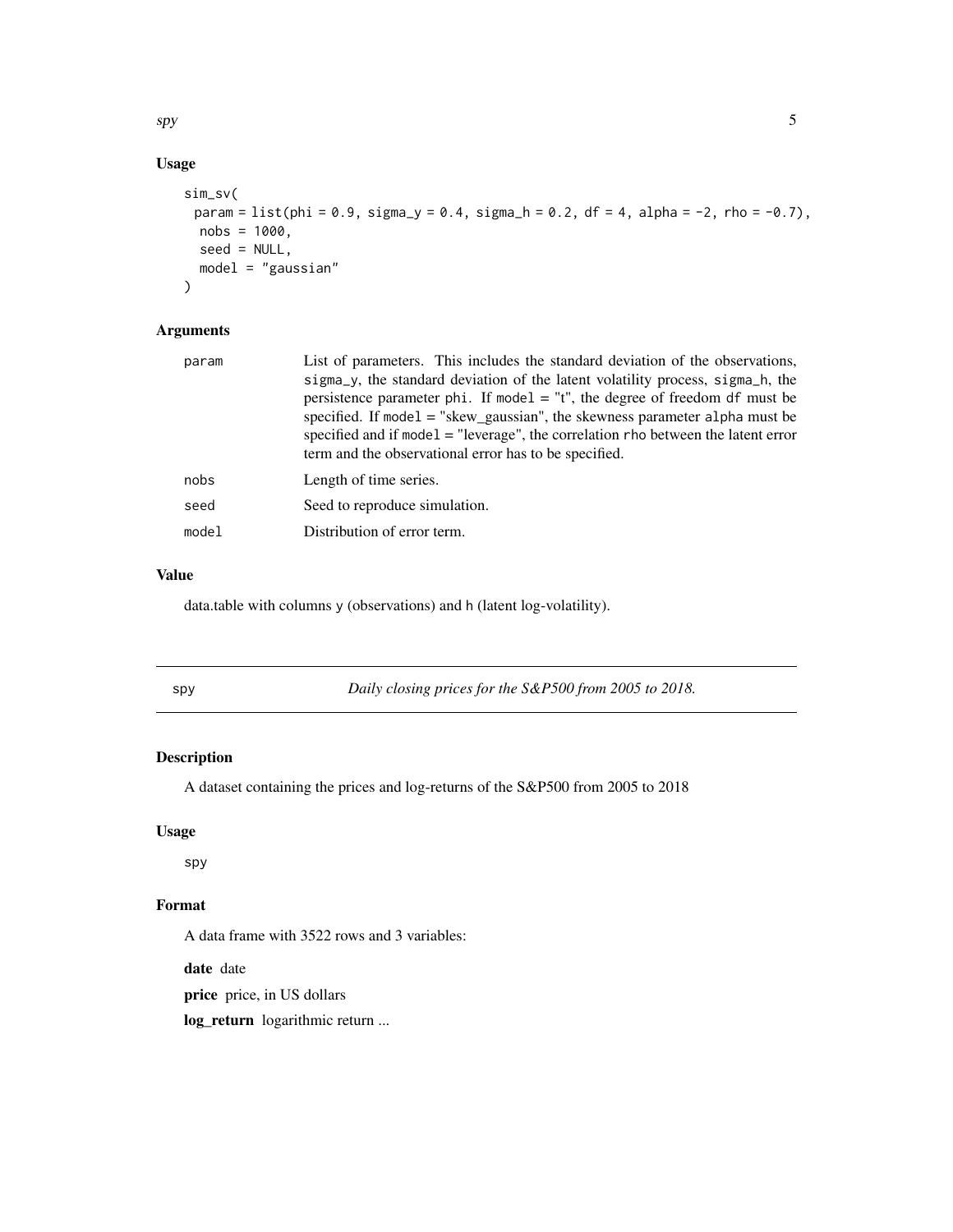<span id="page-5-0"></span>summary.stochvolTMB *Summary tables of model parameters*

#### Description

Extract parameters, transformed parameters and latent log volatility along with standard error, zvalue and p-value

#### Usage

```
## S3 method for class 'stochvolTMB'
summary(object, ..., report = c("all", "fixed", "transformed", "random"))
```
#### Arguments

| object | A stochvolTMB object.                                                                                                                                                                                                                                                                                                                                                                                                                                                                               |
|--------|-----------------------------------------------------------------------------------------------------------------------------------------------------------------------------------------------------------------------------------------------------------------------------------------------------------------------------------------------------------------------------------------------------------------------------------------------------------------------------------------------------|
| .      | Currently not used.                                                                                                                                                                                                                                                                                                                                                                                                                                                                                 |
| report | Parameters to report with uncertainty estimates. Can be any subset of "fixed",<br>"transformed" or "random" (see summary.sdreport). "fixed" report the param-<br>eters on the scale they were estimated, for example are all standard deviations<br>are estimated on log scale. "transformed" report all transformed parameters, for<br>example estimated standard deviations transformed from log scale by taking the<br>exponential. Lastly, "random" report the estimated latent log-volatility. |

#### Value

data.table with parameter estimates, standard error, z-value and approximated p-value.